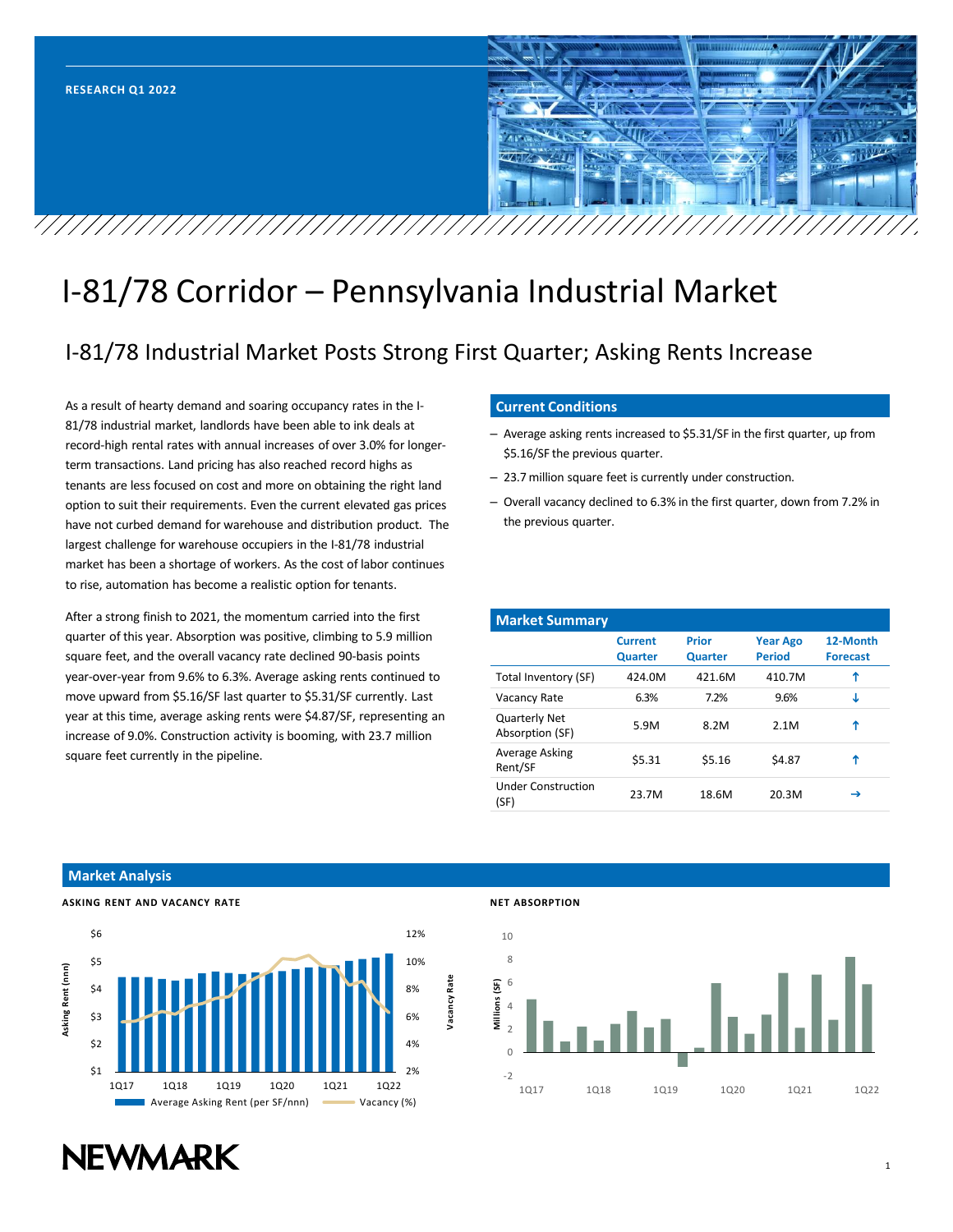#### **Central Pennsylvania**

The Central Pennsylvania submarket posted another strong quarter of positive absorption to kick off the year totaling 1.4 million square feet. Significant contributors to the boost in absorption included: Harley Davidson taking occupancy of its 352,000-square-foot building at 693 North Hills Road in York, and Hormel Foods moving into its new location at 101 Commerce Drive in Mechanicsburg, totaling 348,000 square feet. In addition, Georgia Pacific took possession of its new 250,200-squarefoot building at 122 Bordnersville Road in the First Logistics Center @ I-78/81 in Jonestown.

The overall vacancy rate in Central Pennsylvania declined to 5.8% in the first quarter, down 60-basis points from the fourth quarter, when vacancy was 6.4%. Asking rental rates for warehouse and distribution space increased by 6.3%, going from an average of \$4.78/SF in the fourth quarter to \$5.08/SF. Of the three tracked submarkets (Central Pennsylvania, Lehigh Valley and Northeastern Pennsylvania), the Central Pennsylvania submarket is leading with new construction activity, totaling 8.6 million square feet. The largest lease this quarter was inked by Sun Run taking 423,000 square feet at 10874 2nd Amendment Drive in the Susquehanna Logistics Center in Glen Rock.

#### **Lehigh Valley**

The Lehigh Valley submarket experienced 1.9 million square feet of absorption in the first quarter of 2022. United Natural Foods recently moved into its two-building complex in the North Valley Trade Center in Schnecksville totaling 1.3 million square feet. In Allentown, Radial moved into its newly constructed 640,305-square-foot building at 5185 Crackersport Road contributing significantly toward positive absorption totals.

The overall vacancy rate for the Lehigh Valley submarket declined 60 basis points quarter-over-quarter, from 8.0% to 7.4%. During the quarter, average asking rates for warehouse and distribution space declined slightly by 2.9%, although the Lehigh Valley continues to post the highest average asking rates in the I-81/78 Corridor at \$5.57/SF.

Both the largest lease and investment sale transactions were signed in the Lehigh Valley this quarter. Unis leased nearly 1.0 million square feet at 175 Cesanek Road in Northampton. With delivery scheduled for the fourth quarter of 2022, this project will contribute significantly to yearend positive absorption totals. Five Star Apparel also leased 292,092 square feet at 7132 Daniels Drive in Allentown. The largest investment sale of the quarter was 1002 Patriot Parkway in the Riverview Industrial Park in Reading. The 609,000-square-foot asset traded for \$80.5 million and was purchased by TA Realty.

#### **Northeastern Pennsylvania**

The overall vacancy rate for the Northeastern Pennsylvania submarket declined from 7.6% at year end to 5.5% currently. Absorption climbed to 2.6 million square feet in the quarter, the highest increase of this metric in all three tracked submarkets. Average asking rental rates increased 6.1% quarter-over-quarter to \$4.51/SF; this is 11.1% higher than a year ago. The Northeastern Pennsylvania submarket has nearly 8.0 million square feet currently under construction, all of which is expected to deliver over the next 12 months.

Significant first quarter leases included, Ingram Micro - 470,000 square feet at 101 Commerce Drive in Hazleton and Wren Kitchens - 395,296 square feet at 1055 Hanover Street in Wilkes-Barre.

| <b>Select Lease Transactions</b> |                           |                                       |             |                    |  |  |  |
|----------------------------------|---------------------------|---------------------------------------|-------------|--------------------|--|--|--|
| <b>Tenant</b>                    | <b>Submarket</b>          | <b>Building</b>                       | <b>Type</b> | <b>Square Feet</b> |  |  |  |
| Unis                             | Lehigh Valley             | 175 Cesanek Road                      | New Lease   | 953,336            |  |  |  |
| Ingram Micro                     | Northeastern Pennsylvania | 101 Commerce Drive                    | New Lease   | 470,000            |  |  |  |
| Sun Run                          | Central PA                | 10874 2 <sup>nd</sup> Amendment Drive | New Lease   | 423,000            |  |  |  |
| Wren Kitchens                    | Northeastern Pennsylvania | 1055 Hanover Street                   | New Lease   | 395,296            |  |  |  |
| Five Star Apparel                | Lehigh Valley             | 7132 Daniels Drive                    | New Lease   | 292,092            |  |  |  |

| Select Sale Transactions       |                  |                      |                   |                    |  |  |  |
|--------------------------------|------------------|----------------------|-------------------|--------------------|--|--|--|
| <b>Buyer</b>                   | <b>Submarket</b> | <b>Building</b>      | <b>Sale Price</b> | <b>Square Feet</b> |  |  |  |
| <b>TA Realty</b>               | Lehigh Valley    | 1002 Patriot Parkway | \$80.5M           | 609.000            |  |  |  |
| Riverside at Whitehall Holding | Lehigh Valley    | 1139 Lehigh Avenue   | \$32.5M           | 423,879            |  |  |  |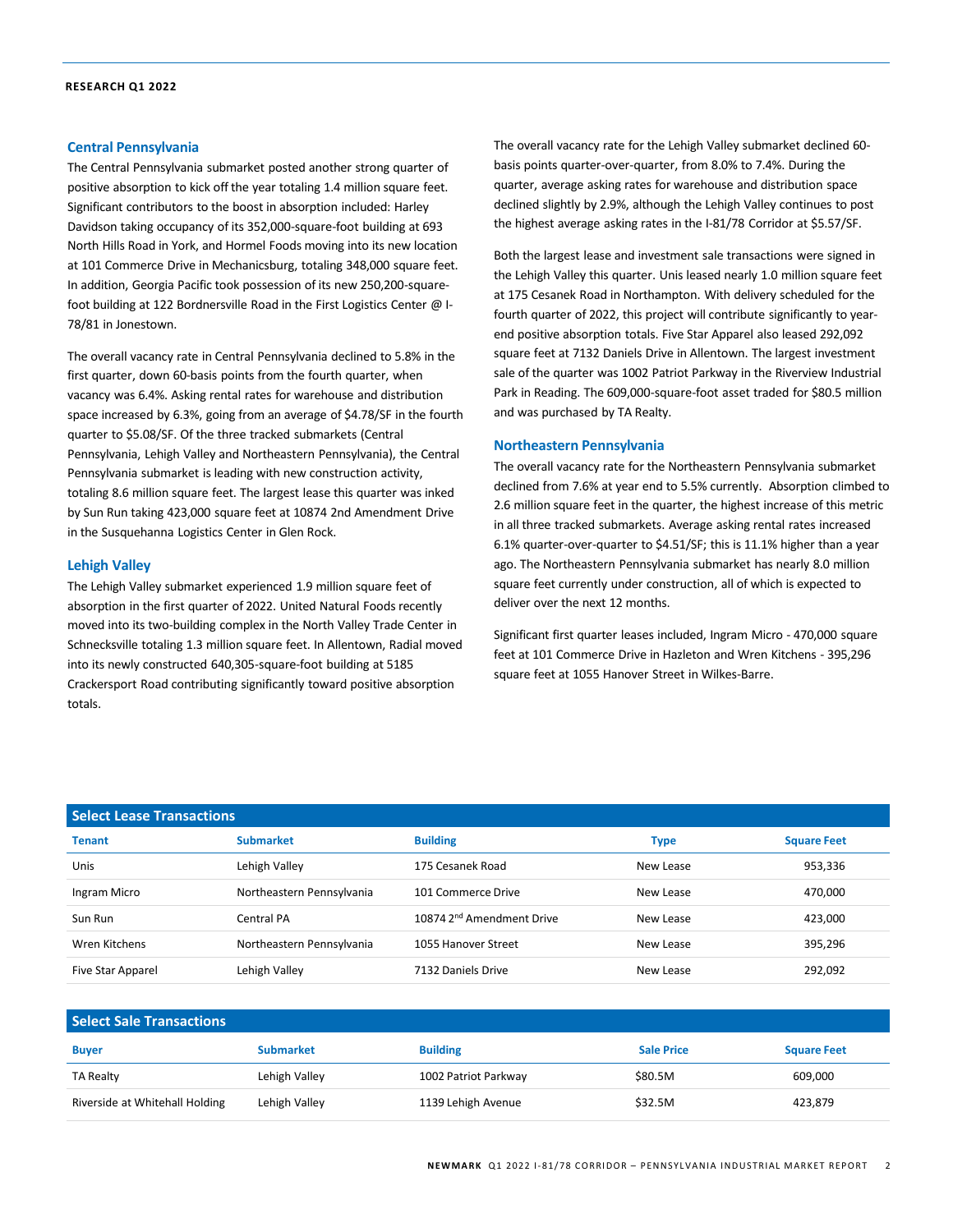| <b>Submarket Statistics</b> |                                   |                                             |                                        |                                  |                                         |                                               |                                                         |                                                  |
|-----------------------------|-----------------------------------|---------------------------------------------|----------------------------------------|----------------------------------|-----------------------------------------|-----------------------------------------------|---------------------------------------------------------|--------------------------------------------------|
|                             | <b>Total</b><br>Inventory<br>(SF) | <b>Under</b><br><b>Construction</b><br>(SF) | <b>Total</b><br><b>Vacancy</b><br>Rate | Otr<br><b>Absorption</b><br>(SF) | <b>YTD</b><br><b>Absorption</b><br>(SF) | Warehouse<br><b>Asking Rent</b><br>(Price/SF) | <b>R&amp;D/Flex</b><br><b>Asking Rent</b><br>(Price/SF) | <b>Total</b><br><b>Asking Rent</b><br>(Price/SF) |
| Central Pennsylvania        | 192,273,702                       | 8,619,555                                   | 5.8%                                   | 1,382,525                        | 1,382,525                               | \$5.08                                        | \$8.75                                                  | \$5.46                                           |
| Lehigh Valley               | 147,726,556                       | 7,177,970                                   | 7.4%                                   | 1,888,714                        | 1,888,714                               | \$5.57                                        | \$7.36                                                  | \$5.69                                           |
| Northeastern Pennsylvania   | 83,505,009                        | 7,920,827                                   | 5.5%                                   | 2,605,720                        | 2,605,720                               | \$4.51                                        | \$8.21                                                  | \$4.39                                           |
| <b>Market</b>               | 424,023,407                       | 24,498,292                                  | 6.3%                                   | 5,876,959                        | 5,876,959                               | \$5.04                                        | \$8.05                                                  | \$5.31                                           |

| <b>Submarket Statistics By Type</b> |                                   |                                             |                                        |                                  |                                         |                                                  |  |
|-------------------------------------|-----------------------------------|---------------------------------------------|----------------------------------------|----------------------------------|-----------------------------------------|--------------------------------------------------|--|
|                                     | <b>Total</b><br>Inventory<br>(SF) | <b>Under</b><br><b>Construction</b><br>(SF) | <b>Total</b><br><b>Vacancy</b><br>Rate | Qtr<br><b>Absorption</b><br>(SF) | <b>YTD</b><br><b>Absorption</b><br>(SF) | <b>Total</b><br><b>Asking Rent</b><br>(Price/SF) |  |
| <b>Total</b>                        | 424,023,407                       | 23,718,352                                  | 6.3%                                   | 5,876,959                        | 5,876,959                               | \$5.31                                           |  |
| Warehouse/Distribution              | 294,145,870                       | 18,926,741                                  | 6.9%                                   | 4,055,362                        | 4,055,362                               | \$5.04                                           |  |
| R&D/Flex                            | 14,133,081                        | $\overline{\phantom{a}}$                    | 7.6%                                   | 145.609                          | 145,609                                 | \$8.05                                           |  |
| General Industrial                  | 115,744,456                       | 4,791,611                                   | 4.6%                                   | 1,675,988                        | 1,675,988                               | \$5.12                                           |  |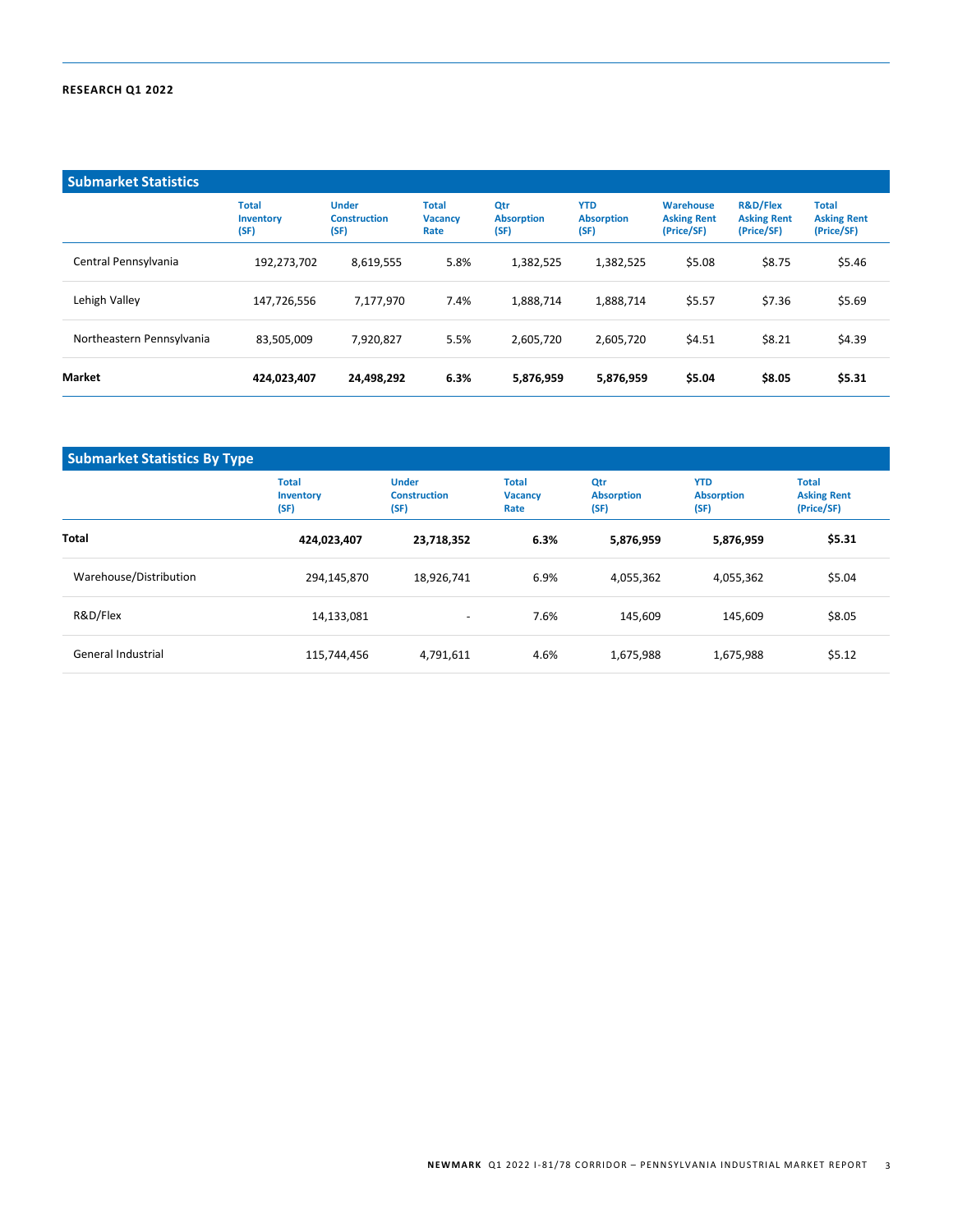#### **Economic Conditions**

The Harrisburg-Carlisle metropolitan statistical areas (MSA) unemployment rate declined to 3.8% in February of 2022, down 10-basis points from December of 2021 and 6.2% from a year ago. Payroll employment was +2.0% for the month of January and has been positive every month since April 2021 with the exception of last December. Of all tracked sectors in the Harrisburg-Carlisle MSA, leisure and hospitality (+17.4%), trade, transportation and utilities (+9.0%) and manufacturing (+4.2%) all exhibited the most growth over the past year.

With the Omicron variant waning, employers are becoming more confident in a return to the workplace. With the dwindling number of Omicron cases, payroll employment is expected to increase and the unemployment rate should continue to decline. Pennsylvania's labor force participation rate remains down compared to pre-pandemic levels, so an increase in this metric is anticipated in the coming months.

#### **Employment by Industry**

**HARRISBURG-CARLISLE MSA, ANNUAL AVERAGE 2022**



Source: U.S. Bureau of Labor Statistics, February 2022.



#### **Payroll Employment, Total Nonfarm**

**NOT SEASONALLY ADJUSTED, 12-MONTH % CHANGE**



Source: U.S. Bureau of Labor Statistics, February 2022. Source: U.S. Bureau of Labor Statistics, February 2022.

#### **Employment Growth by Industry, February 2022**

#### **HARRISBURG-CARLISLE MSA, 12-MONTH % CHANGE**



Source: Federal Reserve, February 2022. Source: U.S. Bureau of Labor Statistics, February 2022.

\*Local data not seasonally adjusted

#### **Labor Force Participation Rate**

#### **PENNSYLVANIA**